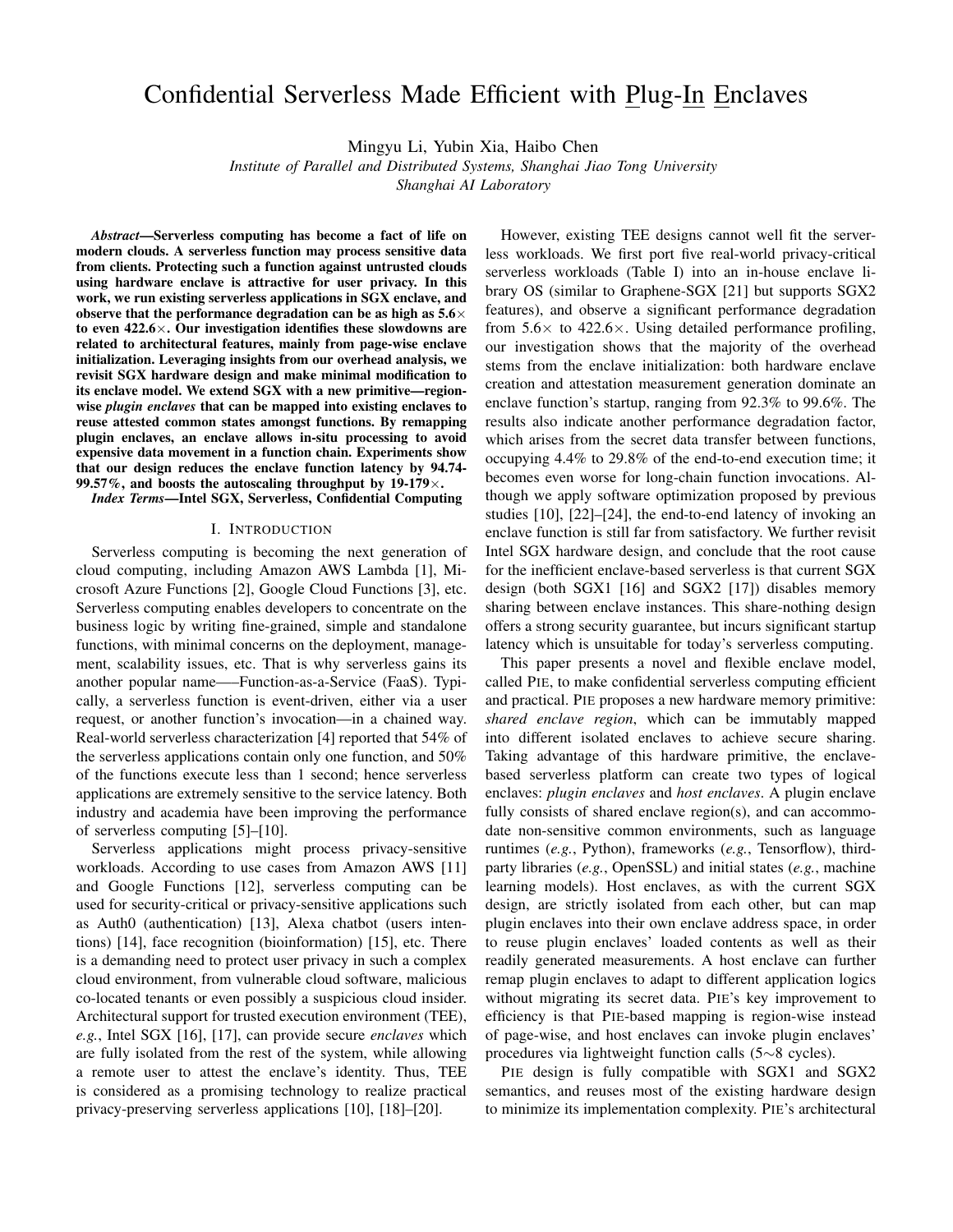extension to SGX includes a new page type to indicate shared enclave memory, and two new instructions EMAP and EUNMAP to map/unmap a plugin enclave to/from a host enclave. To ensure the consistency between the content and measurement of a plugin enclave, PIE reuses SGX2 dynamic resizing to implement a hardware-enforced copy-on-write mechanism.

To show how PIE improves serverless workloads, we use a real SGX-enabled cloud machine, and emulate PIE instructions by adding cycle-accurate latency to EMAP/EUNMAP operations. We partition the common serverless infrastructure such as language runtimes, third-party libraries, and user functions in plugin enclaves, and secret data in host enclaves. For input/output dataflow amongst serverless functions, we remap plugin enclaves to avoid secret data movement. Evaluation results show that PIE can reduce 94.74-99.57% function startup latency, achieve  $19-179\times$  throughput boost in function autoscaling, and  $16.6-20.7\times$  speedup in data transfer of function chaining. Moreover, PIE-based serverless can scale up to  $4-22\times$  enclave instances density than current SGX hardware.

The contributions of this paper are summarized as follows:

- We present the first quantitative study on the performance of real-world serverless applications protected in SGX enclaves, and identify the root cause of performance degradation mainly lies in the current SGX design.
- We describe PIE design and its minimal extension to SGX, which is feasible for real hardware implementation.
- We show that enclave serverless workloads can benefit from PIE which reduces 94.74-99.57% startup latency and improves throughput by a factor of  $19\times$ -179 $\times$ .

#### II. BACKGROUND

## <span id="page-1-1"></span>*A. Intel Software Guard Extension (SGX)*

Since the 6th generation of Intel processors, Intel introduces a novel security extension, named Software Guard Extension (SGX), which allows to create a user-level *enclave* embedded in a process. SGX CPU isolates an enclave from a wide range of threats, including (1) direct memory access (DMA) from peripheral devices, (2) privileged system software like firmware, hypervisor and operating system, (3) the application that co-locates with the enclave in the same address space, (4) enclaves that share the same hosted application where one's faults or bugs cannot compromise the other.

Enclave Access Control Model. Enclave memory is named Enclave Page Cache (EPC). EPCs are allocated from a physically contiguous region of DRAM, called processor reserved memory (PRM). SGX has a strict access control model on EPC: *an EPC only belongs to one enclave instance*. Each enclave instance has a unique Enclave Identifier (EID) stored in its SGX Enclave Control Structure (SECS). When an EPC page is added to an enclave, SGX CPU associates this EPC page with a metadata named EPC Map (EPCM). An EPCM entry indicates the page type, permission, virtual address (VA) in addition to the owner EID for an EPC page, as shown in [Figure 1.](#page-1-0) When an executing enclave tries to access a particular EPC page, CPU will check whether its SECS.EID matches the

<span id="page-1-0"></span>

Fig. 1: SGX memory access control model. An enclave instance can only access an EPC page whose EPCM.EID equals to its own SECS.EID.

corresponding EPCM.EID to this EPC page. Enclave metadata such as SECS and EPCM is inaccessible to any software.

Remote and Local Attestation. To prove that an enclave is correctly established, SGX provides a hardware mechanism for a remote enclave user to attest its identity. During the launch process, CPU computes a SHA-256 hash by measuring each EPC page, and finalizes this measurement value in a hardwareprotected register. Any tampering with this process will result in a different measurement. SGX provides another efficient local attestation for enclaves on the same CPU to identify each other, thus establishing mutual trust.

## *B. Serverless Computing*

Serverless computing is a rapidly growing cloud application model [\[1\]](#page-11-0)–[\[3\]](#page-11-2), [\[25\]](#page-12-13). Serverless computing offers developers the advantage of writing fine-grained, simple and standalone functions to compose complex business logic. Functions can be organized into a chain for processing composition. A serverless application is an event-driven, request-oriented interactive service, and desires low latency and high throughput. To match the invocation rate, the cloud serverless platform automatically scales the function instances to be executed in parallel on available resources.

Serverless Latency Optimization. Since a function only handles a specific piece of logic, users expect low latency for these services. According to real-world serverless characterization on Azure Functions [\[4\]](#page-11-3), 54% of the serverless applications only contain one function, and 50% of the functions take less than 1 second execution time on average. Prior work has explored optimizing the latency of the serverless startup in a traditional cloud environment [\[5\]](#page-11-4)–[\[7\]](#page-12-14), [\[9\]](#page-12-15).

#### III. MOTIVATION

<span id="page-1-2"></span>Traditional serverless platforms leverage containers [\[26\]](#page-12-16), [\[27\]](#page-12-17) or virtual machines [\[7\]](#page-12-14), [\[28\]](#page-12-18) to confine a function into a sandbox. Their threat model is to protect the cloud from untrusted function executions and protect a function from colocating tenants. Quite the opposite, SGX enclave adopts a reverse sandbox, which uses hardware to prevent the cloud from inspecting or interfering the sensitive computation. As Intel SGX can protect a user-level workload from an untrusted environment, it is a good fit to protect cloud sensitive processing, especially confidential serverless computation workloads. In our test, we modify the entry point of a function to invoke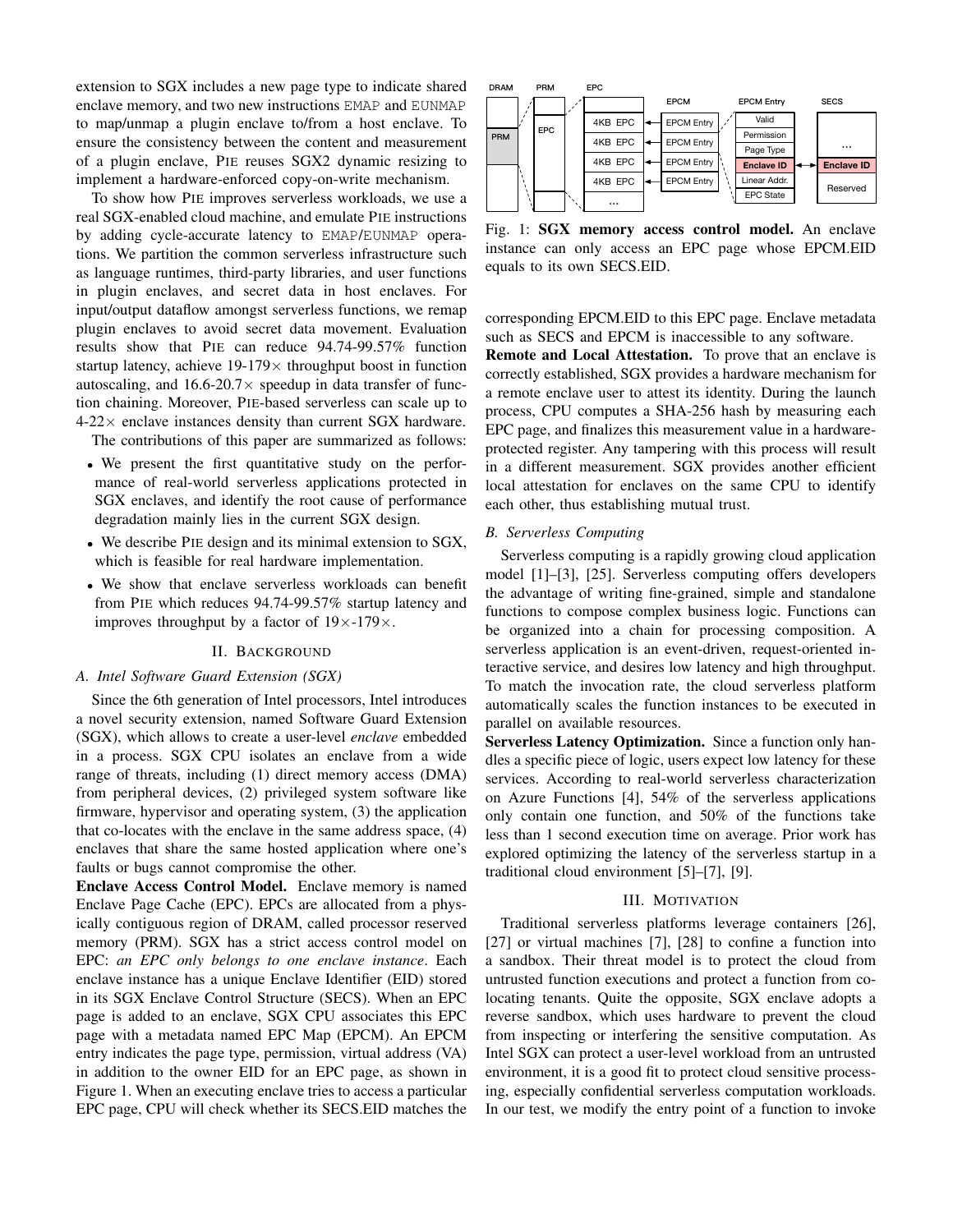TABLE I: The list of privacy-critical serverless applications we used or repurposed as benchmarks.

<span id="page-2-0"></span>

| <b>Application</b> | <b>Description</b>         | Language<br><b>Runtime</b> | <b>Major Libraries Used</b>           | <b>Total</b><br>Libs. | App. Code $+$<br><b>Read-Only</b><br>Data Size | App.<br>Data<br><b>Size</b> | App.<br>Heap<br><b>Size</b> |
|--------------------|----------------------------|----------------------------|---------------------------------------|-----------------------|------------------------------------------------|-----------------------------|-----------------------------|
| auth               | login authentication       | Node.js $14.15$            | basic-auth, tsscmp, passport          |                       | 67.72MB                                        | 0.23MB                      | 1.85MB                      |
| enc-file           | cloud storage encryption   | Node. $is 14.15$           | libicuata, libicui18n, crypto         | 13                    | 68.62MB                                        | 0.23MB                      | 1.90MB                      |
| face-detector      | facial image recognition   | Python3.5                  | Tensorflow, Numpy, OpenCV             | 53                    | 66.96MB                                        | 2.38MB                      | 122.21MB                    |
| sentiment          | textual sentiment analysis | Python3.5                  | Numpy, Scipy, NLTK, Textblob          | 152                   | 113.89MB                                       | 5.61MB                      | 19.34MB                     |
| chatbot            | personal voice assistant   | Python3.5                  | Tensorflow, Pandas, Ilymlite, sklearn | 204                   | 247.08MB                                       | 9.53MB                      | 55.90MB                     |

a function image protected within an enclave. The workflow of an enclave serverless instance is depicted in [Figure 2.](#page-2-1)

Protecting serverless functions with SGX enclaves raises several concerns with respect to performance:

- What is the overhead introduced to a serverless instance startup? As the creation time of an enclave is now accounted in a function startup latency, it is important to understand its impact since serverless workloads typically require low latency. [Figure 3b](#page-3-0) describes the startup breakdown of real-world serverless workloads we evaluated.
- How does serverless autoscaling perform when being secured in enclaves? A promising feature of serverless computing is that the cloud vendor offers instance autoscaling which is corresponding to the invocation rate. For the purpose of high resource utilization, cloud vendors desire high throughput. [Figure 4](#page-3-1) measures the latency distribution of enclaves functions when serving 100 concurrent requests.
- What is the overhead of an enclave-protected function chain? In the function chain mode, data must be transferred between each function. [Figure 3c](#page-3-0) shows the cost of transferring secret data between enclave instances.

## *A. Quantitative Evaluation*

Experimental Setup. We run all experiments on an Intel NUC7PJYH PC<sup>[1](#page-2-2)</sup>, with Pentium Silver J5005 at 1.50GHz with 2 hyper-threaded cores (totally 4 logical cores), 16GB DDR4, and 128MB processor reserved memory ( $\approx$  94MB EPC) on Ubuntu Server 18.04 LTS, Linux kernel 5.4.0, Intel SGX SDK 2.12, SGX driver 2.8 and microcode version 0xd6. CPU frequency scaling governor was set to the "performance" mode (running at the maximum frequency), and dynamic frequency and voltage scaling were disabled during experiments.

Measuring Methodology. We access the CPU timestamp counter via RDTSCP to estimate the elapsed time in CPU clock cycles. On SGX2, RDTSCP can be executed within the enclave for accurate measurement. To best eliminate measurement errors, we run each group of tests for 1,000 runs. To minimize the context switches overhead such as Asynchronous Exit (AEX), we set CPU affinity to SGX threads and route I/O interrupts to non-SGX threads.

Measuring SGX Instructions and Enclave Startup Latency. SGX instructions cannot be measured using a loop; they must be executed by following the specification and a legitimate

<span id="page-2-3"></span>TABLE II: SGX instructions latency (in cycles) on our testbed.

| <b>SGX1</b><br><b>Creation</b><br><b>Instruction</b> | Median<br>Latency | SGX2<br><b>Creation</b><br><b>Instruction</b> | Median<br>Latency | Other<br><b>Instruction</b> | Median<br>Latency |
|------------------------------------------------------|-------------------|-----------------------------------------------|-------------------|-----------------------------|-------------------|
| <b>ECREATE</b>                                       | 28.5K             | <b>EAUG</b>                                   | 10K               | <b>EREMOVE</b>              | 4.5K              |
| <b>EADD</b>                                          | 12.5K             | <b>EMODT</b>                                  | 6K                | <b>EGETKET</b>              | 40K               |
| <b>EEXTEND</b>                                       | 5.5K              | <b>EMODPR</b>                                 | 8K                | <b>EREPORT</b>              | 34K               |
| <b>EINIT</b>                                         | 88K               | <b>EMODPE</b>                                 | 9Κ                | <b>EENTER</b>               | 14K               |
|                                                      |                   | <b>EACCEPT</b>                                | 10K               | <b>EEXIT</b>                | 6K                |

<span id="page-2-1"></span>

Fig. 2: The workflow of an SGX enclave serverless instance. A user must attest the enclave's environment before sending the secret data to the enclave for secure processing. Software initialization includes the loading time of language runtime, framework, and third-party libraries. The function execution may involve dynamic module/package loading. The end-toend latency only comprises solid arrows.

order. We record the duration of each instruction in a memory buffer, and calculate their median cycles as shown in [Table II.](#page-2-3)

In SGX1, we observe two main performance factors during enclave creation: (1) hardware enclave creation and (2) enclave measurement generation. For (1), CPU must use EADD to add every page with specified permission and virtual address (VA). This not only allocates an EPC page for the target enclave, but also requires updating the corresponding EPCM entry to track this EPC. From Intel Software Developer Manual (SDM) [\[29\]](#page-12-19), EADD disallows concurrent addition to the same enclave instance, since a concurrency model increases the hardware formal verification complexity [\[17\]](#page-12-7). For (2), CPU needs to generate a SHA-256 based measurement, initialized from ECREATE, to EADD and EEXTEND on each EPC page, and finalized by EINIT. During this process, the most expensive one is EEXTEND, which takes 5.5K cycles to measure a 256-byte chunk of EPC data at one time. To measure a whole EPC page, it takes around 88K cycles in total. Our experiments show that software-based SHA-256 measurement from OpenSSL is much more efficient, only 9K cycles for an EPC. Due to the lack of CPU implementation detail, a possible reason is that EEXTEND performs intensive validation on each update. Advanced vector extensions (AVX)

<span id="page-2-2"></span><sup>&</sup>lt;sup>1</sup>Until Nov. 2020, NUC7PJYH and NUC7CJYH are the only two commercially available machines we can find that support SGX2 instructions.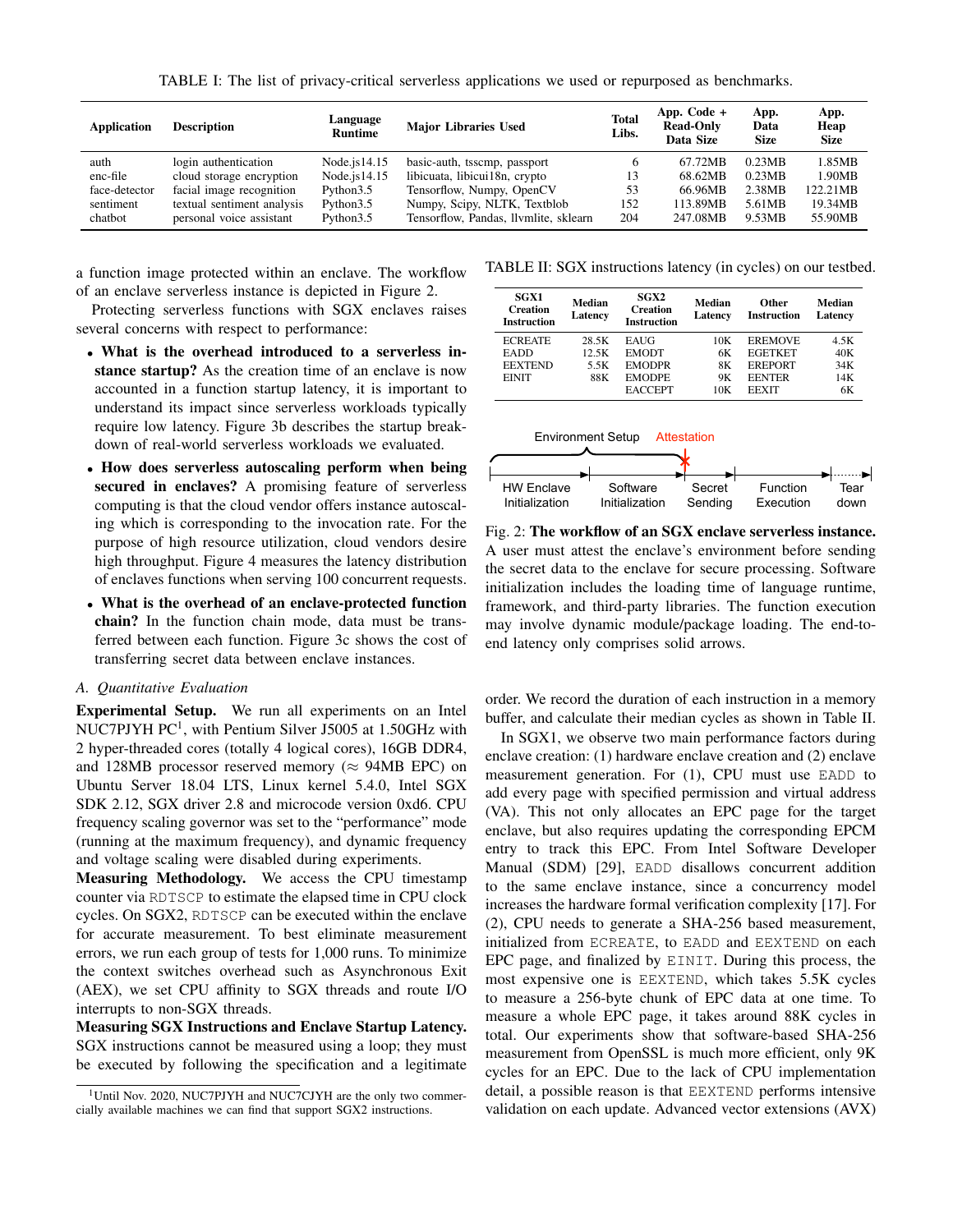<span id="page-3-0"></span>

(a) Enclave instance startup time breakdown. (b) Startup breakdown of enclave functions. (c) Data transfer cost between enclaves.

Fig. 3: **Measuring serverless functions in SGX enclaves.** In (a), the first two columns shows the latency breakdown of pure SGX1 EADD and pure SGX2 EAUG enclave creation, respectively. The third column leverages optimization of combining SGX1 EADD and software-based SHA-256. In (c), the data transfer cost becomes dominant when the function length increases.

or streaming SIMD extensions (SSE) may be of benefit to accelerate EEXTEND.

In SGX2, an enclave allows to dynamically grow its size using the EAUG  $\rightarrow$  EACCEPT flow. This flow is particularly efficient for heap-intensive workloads, as demonstrated in [\[10\]](#page-12-0). For code-intensive workloads, it further requires softwarebased measurement and modifying the EPC page permissions from "rw-" to "r-x" via EMODPE (extending 'x' right) and EMODPR (restricting 'w'). SGX2 does not offer an efficient way to modify the permissions arbitrarily. EMODPR requires one more EACCEPT to verify the modified EPC permissions.

The startup latency of SGX1 and SGX2 enclaves is depicted in [Figure 3a.](#page-3-0) Although SDM [\[29\]](#page-12-19) does not explicitly state the concurrent restrictions on EAUG, our test shows that it is also impossible to expand an enclave using concurrent EAUG, because EAUG needs to update the same SECS page and therefore forbids concurrent modifications.

Measuring SGX Serverless Startup. We select five representative real-world serverless examples from Amazon AWS [\[11\]](#page-12-1). The first two consider login authentication and cloud encryption, which protect client's credentials and encryption keys. The rest involve machine learning inferences on either human text, image, or voice that can also be sensitive. These applications are typically user-facing, and thus require low latency. We observe that today's serverless developers tend to use high-level languages, and library OS (LibOS) is a good choice to ease the porting. Hence we implement an in-house enclave LibOS, which is akin to state-of-the-art Graphene-SGX [\[21\]](#page-12-10) but supports SGX2 features (e.g., dynamic loading and permission modification). We further use this LibOS to build an enclave-based serverless platform to run these applications. In particular, we focus on two popular serverless language runtimes, namely, Node.js and Python [\[30\]](#page-12-20), [\[31\]](#page-12-21).

[Figure 3b](#page-3-0) shows the startup latency breakdown of a serverless function in (1) a native (unprotected) environment, (2) SGX1 enclave environment, and (3) SGX2 enclave environment. We observe a significant performance overhead introduced by enclave protection, varying from  $5.6\times$  to  $422.6\times$ . Both enc-file and auth applications are heap-intensive workloads (Node.js runtime expects around 1.7GB heap memory on startup), in which we discovered that SGX2 EAUG is more efficient than SGX1 EADD, and saves 31.9% startup cost. For code-intensive workloads (*e.g.*, chatbot), we observed that SGX2 might perform worse than SGX1 because SGX2 enclaves have to initialize the code sections and update their EPC page permissions using kernel-mode EMODPR and enclavemode EACCEPT. The EMODPR and EACCEPT flow includes exiting the enclave, TLB flushes, user/kernel context switches, and re-entering the enclave. Another dominant performance degradation factor is the process of third-party library loading, which is  $5 \times$  to  $13 \times$  slower than the native environment, and can even occupy more than 55% startup time. The main reason is that loading tens to hundreds of libraries requires frequent context switches (namely ocalls), as studied in [\[22\]](#page-12-11), [\[23\]](#page-12-22).

Surprisingly, we found that 4 out of all 5 enclave functions execution time were still below 1s. The only exception is chatbot (3.02s), which incurs 19, 431 ocalls to read the external files when generating the echo speech. After applying the fast interface optimization from HotCalls [\[23\]](#page-12-22), the function execution time can be optimized to 0.24s.

<span id="page-3-1"></span>

Fig. 4: End-to-end latency (ms) of chatbot. This test measures the latency distribution of 100 concurrent requests.

Measuring SGX Serverless Autoscaling. Serverless platforms offer function autoscaling when serving concurrent requests. For locality purposes, it is possible to scale up the same function instances on a single machine if resources permit. For all five functions, we increase the invocation rate per minute to test the autoscaling. Unfortunately, it is impossible to run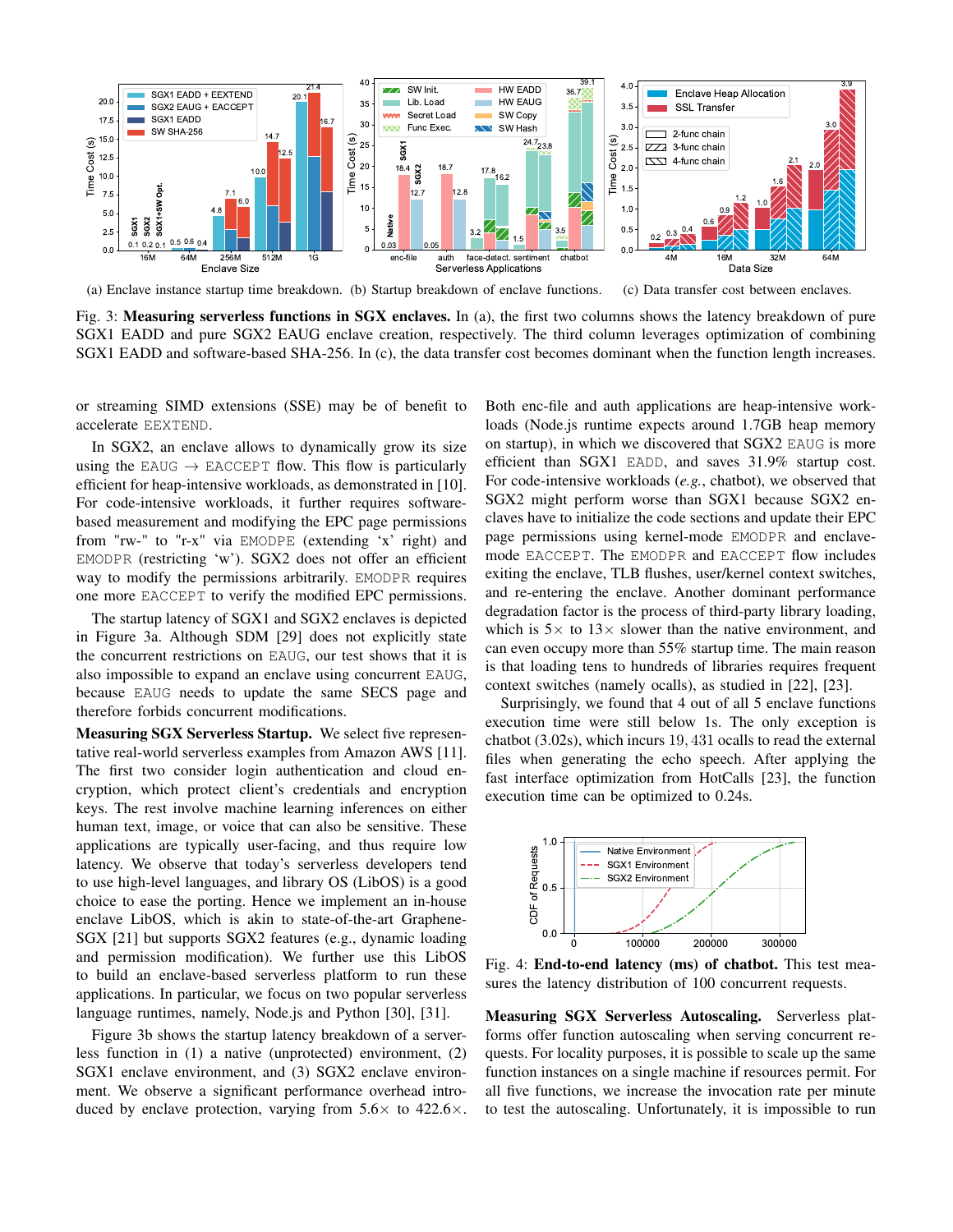<span id="page-4-0"></span>

Fig. 5: The steps of secret data transfer between two serverless enclave functions. The SSL transfer includes data marshalling and unmarshalling, two data copies, in addition to AES-128-GCM encryption and decryption.

more than 30 enclave functions on our testbed, which is limited to the capacity of physical memory (16GB). In contrast, a container-based serverless platform (*e.g.*, Fn [\[27\]](#page-12-17)) can serve more than 100 requests concurrently on a single machine.

When setting the hard limit of enclave instances to 30, we observed prolonged tail latencies of enclave functions, as shown in [Figure 4](#page-3-1) (we show the chatbot application, and the latency distributions of other serverless applications are alike). Since there are only 94MB physical EPCs available, concurrent enclave startups lead to extremely high EPC contention, which even degrades the performance of other concurrently running enclaves. The performance penalty can be as high as  $8.2 \times$  (from the original 39.1s to 322.07s).

Measuring SGX Serverless Function Chain. In a function chain, secrets need to be transferred across enclave boundaries. We conduct a microbenchmark where we vary the data transfer size between functions. These procedures include (i) mutual attestation between function A and function B, (ii) SSL handshake between A and B, (iii) function B allocates a heap big enough to accommodate the secret data, (iv) transferring secret data between A and B (double copy and data en/decryption). We illustrate this procedure in [Figure 5](#page-4-0) (step (ii) omitted). We deem the sub-step (i) and (ii) to be constant-time (less than 25ms on our testbed), and show the cost of (iii) and (iv) in [Figure 3c.](#page-3-0) The overhead of in-enclave heap allocation exceeds SSL transfer when the data size reaches 94MB because of the expensive EPC eviction overhead [\[22\]](#page-12-11), [\[24\]](#page-12-12), [\[32\]](#page-12-23).

For small message passing between functions, the cost of secret transfer can be negligible (almost within 100ms), compared with enclave initialization time (varying between 12s and 29s). For large message passing (>32MB) between enclaves, the data movement can be a bottleneck. [Figure 3c](#page-3-0) shows that two massive data communication scenarios: (1) the secret data that requires transferring between functions is massive; (2) the secret data needs to travel across many serverless functions in a chained model. In both cases, moving secrets is quite expensive. Industrial statistics [\[4\]](#page-11-3) reported that a real-world chain could be as long as 10 functions, which dramatically amplifies the impact of secret data transfer.

#### <span id="page-4-1"></span>*B. Software Optimization*

To optimize these serverless applications, we have thought of the following solutions:

Template-based Start. Since the startup involves multiple rounds of loading shared library files, which inevitably incurs significant EENTER/EEXIT overhead, we can construct a template image containing all needed states, and set the entry point to the first line of user logic, as explored in [\[7\]](#page-12-14), [\[8\]](#page-12-24). Using this technique, the library loading time for sentiment's 152 libraries (114MB in total) can be optimized from 13.53s to  $1.99s$   $(6.8\times)$ . However, the hardware enclave creation (between 4.2s and 18.2s) still dominates the startup latency.

Reuse-based Start. A conventional startup latency optimization technique is to reuse an existing instance instead of creating a new one from scratch. This is called warm-start in serverless [\[4\]](#page-11-3). In the context of enclave, an environment reset is a must in case of information leakage of the last function, or environment damage that compromises the next function, as discussed in [\[33\]](#page-12-25). Despite being a feasible optimization, reusebased start does not solve the latency issue of autoscaling when concurrent requests exceed the pre-warmed instances, and inevitably occupy considerable resources.

Sharing-based Start. As discussed in [\[7\]](#page-12-14), [\[9\]](#page-12-15), sharing is key to efficient serverless computing. Unfortunately, this is impossible since SGX hardware design disables sharing EPC between enclaves. Another optimization idea is to run multiple functions sharing the same language runtime in a single address space. Because different users are mutually distrusted, using the same address space requires in-enclave isolation. Prior studies [\[33\]](#page-12-25), [\[34\]](#page-12-26) achieved software-based in-enclave isolation relying on either compiler-based instrumentation or runtime-based confinement, introducing a substantial amount of code into the trusted computing base (TCB). Software-based isolation can be a suboptimal solution since an enclave user would prefer only trusting hardware for security guarantees.

## *C. Lessons Learned*

Insight 1: Hardware **EADD** and software hashing achieve the fastest enclave startup. Our microbenchmark results show that *SGX2 EAUG is no better than SGX1 EADD for code-intensive workloads*. To initialize a code page, SGX2 EAUG'ed pages require extensive EMODPE, EMODPR and EACCEPT procedures for EPC page permission modifcation, introducing 97∼103K cycles overhead. A more efficient way is to use SGX1 EADD (enforcing in-place "r-x" permission) and hardware/software combined measurement, as shown in the third column of [Figure 3a.](#page-3-0) We also found that Intel SGX SDK uses expensive EEXTEND to measure the initial heap pages allocated by EADD, which can be securely optimized via software zeroing before use (*e.g.*, C library *calloc()*), which saves 78.8K cycles for an EPC page.

Insight 2: Common serverless states are non-sensitive and can be shared between functions. SGX assumes all EPC contents belonging to an enclave are private. However, in the context of serverless computing, we found that the function environment, including the language runtimes, third-party libraries, and even the function itself are quite often open-source and therefore contain no secrets. Typically, functions written in high-level languages such as Python, Go, Java, JavaScript, etc., bring a relatively heavyweight runtime, and sharing this runtime helps release a lot of memory pressure. Unfortunately, sharing EPC amongst enclave instances is not supported in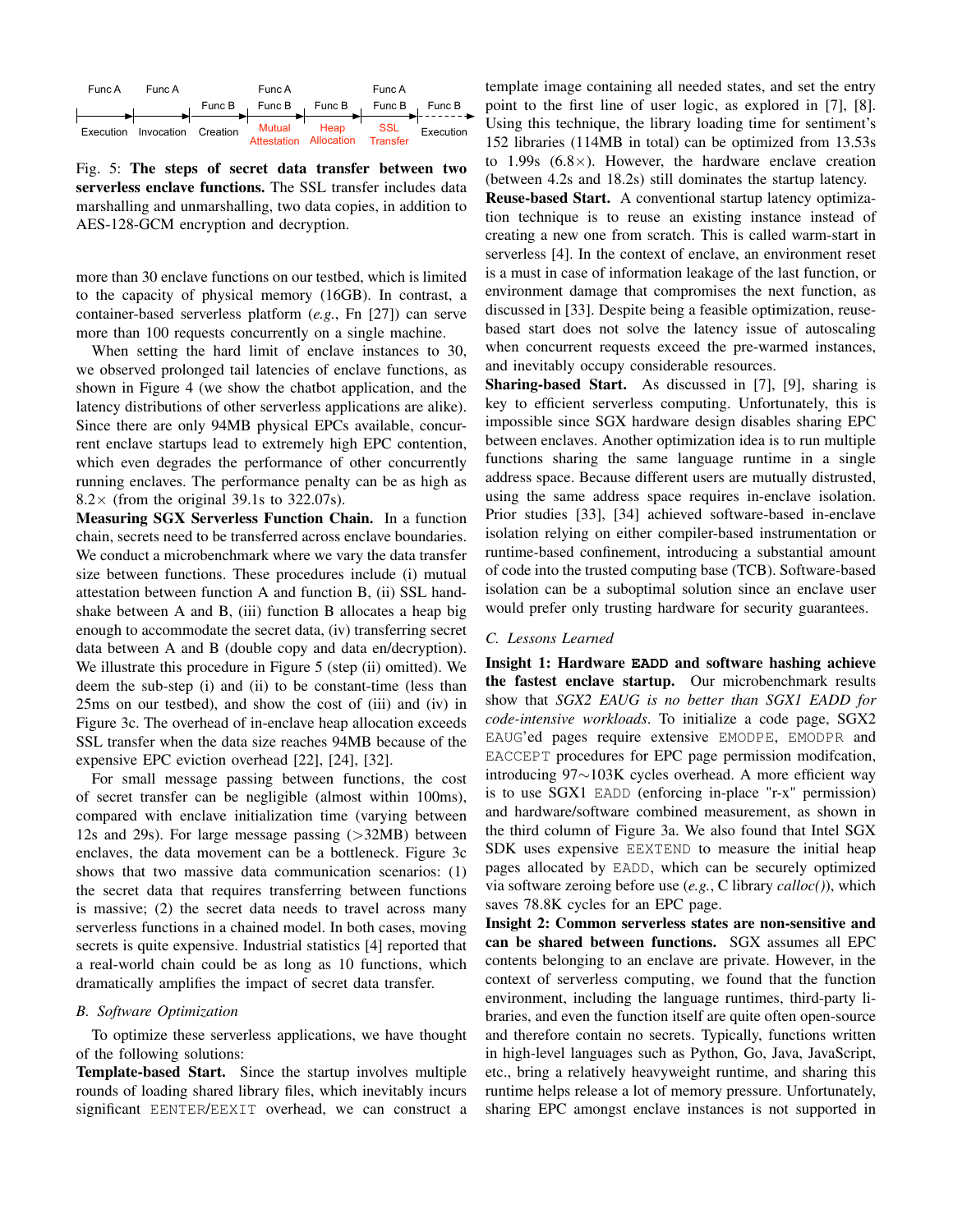current SGX hardware; an enclave function must always initialize its language runtime from scratch. With software-based optimization, enclave initialization and template-based library loading still incur 12.25s latency for an 800 MB enclave.

Insight 3: Transferring secret data between enclave functions is expensive. From our benchmarks, we found that enclave function chains involve abundant heap allocation and expensive data communication. Particularly, the data copying and SSL en/decryption dominate when the data size is smaller than physical EPC capacity (94MB on our testbed), whereas in-enclave heap allocation becomes influential for >94MB secret data because of additional EPC evictions. EPC evictions involve hardware re-encryption of paging-out contents and incur inter-processor interrupts (IPIs) for inter-thread synchronization. An ideal solution is to share the same secret data amongst different functions in a chain in order to remove this data transfer expense, so-called *in-situ* processing. This is also not possible in current SGX hardware.

Leveraging these insights, we conclude that enclaveprotected serverless functions can benefit from secure sharing. Current SGX hardware does not support this. This motivates us to extend current SGX design to PIE for better efficiency.

## IV. PIE DESIGN

#### *A. Overview*

PIE extends SGX design to support an efficient and flexible enclave model. Current SGX provides private EPC which can only be accessed by one enclave instance. PIE introduces another hardware primitive: *shared EPC*. This primitive allows an enclave developer to build two kinds of logical enclaves: a *plugin enclave* made of shared EPCs that can run language runtimes, frameworks, shared libraries, or accommodate initial common states that can be reused by other enclaves, and a *host enclave* made of private EPCs runs a secure sandbox that processes the user secret (usually from a cryptographic channel), and carefully protects the processing and its final results. It is intuitive that many host enclaves can share common plugin enclaves for both spatial and temporal efficiency, by reusing the readily loaded contents and avoiding costly measurement generation. To this end, a PIE plugin enclave can be mapped into multiple host enclaves, as long as its measurement is verified by the recipient host enclave.

To support efficient mapping, PIE introduces a new instruction: EMAP. Unlike existing page-wise SGX instructions, which manipulate only one EPC page at a time, EMAP is a region-wise instruction that allows the recipient host enclave to access the whole virtual address space of the plugin enclave. To selectively unmap unnecessary plugin enclaves, PIE offers EUNMAP to reclaim the region of allocated virtual address space. This also offers an opportunity to eliminate the expensive data transfer bottleneck through remapping plugin enclaves of different application logics, while preserving the secret data to be processed in place, so-called *in-situ* processing. To retain security properties, PIE blocks write attempts to plugin enclaves, and uses a hardware-enforced copy-on-write mechanism to ensure the consistency between the measurement and contents of a plugin enclave. Copy-onwrite is desired when sharing initial states of plugin enclaves can help improve the performance. In essence, PIE enables enclave memory with normal DRAM operations (*i.e.*, dynamicmapping and copy-on-write). PIE proves that this extension is practical to real-world applications, and can benefit low latency of enclave applications.

Particularly, in this paper, we apply the PIE enclave model to confidential serverless computing. We discuss more optimization opportunities for other workloads in [§ VIII-B.](#page-11-5)

# *B. Threat Model*

PIE follows the threat model of current SGX: all in-enclave code and data are trusted, including those in plugin enclaves. PIE's goal is not to reduce trusted computing base (TCB), but to improve performance. Indeed, we have considered another threat model that plugin enclaves are untrusted and able to isolate heavyweight runtimes and third-party libraries, but this requires extensive software modification. Prior proposals of inenclave isolation (*e.g.*, [\[35\]](#page-12-27)) are incompatible with interpreted languages (*e.g.*, Node.js) which are widely used in serverless computing (see discussion in [§ VIII-A\)](#page-10-0)). In contrast, PIE aims to achieve better compatibility and practicability.

PIE's root of trust is provided by hardware vendors using a verifiable measurement. Users must remotely attest the state (code and data included) of a host enclave before sending their secret data. PIE leverages a *trust chain* model (see [Figure 7\)](#page-7-0), where a host enclave is responsible to locally attest all the used plugin enclaves to provide the whole-enclave security guarantee. Any incorrect interference with plugin enclave management by privilege software can be detected or aborted.

Architectural side-channels (*e.g.*, Spectre [\[36\]](#page-12-28), L1TF [\[37\]](#page-12-29)) and CPU bugs (*e.g.*, power-based fault injection [\[38\]](#page-12-30)) are out of scope. They can be addressed by improving the processor's internal circuit design, or mitigated by updating the corresponding microcode, which are orthogonal to this work. Denial-of-service is not considered because remote users can easily detect the unavailability of cloud services.

## <span id="page-5-0"></span>*C. New Metadata and New Instructions*

As aforementioned [\(§ II\)](#page-1-1), the SGX enclave access control model is determined by SECS and EPCM: an enclave that holds an 8-byte enclave identifier (EID) in SECS can access an EPC page whose EPCM has the same EID. We hence extend the SECS of a host enclave to store the additional EIDs of plugin enclaves. To interact with the plugin enclaves, PIE introduces two new instructions: EMAP and EUNMAP. PIE's ISA extension is fully compatible with SGX1 and SGX2 semantics; an SGX1 or SGX2 enclave image can run on the PIE CPU without modification.

**EMAP**. EMAP adds an initialized plugin enclave EID to the SECS structure of the current host enclave. CPU checks if the intended virtual address range conflicts with the used address range. If virtual address range conflicts, EMAP will fail.

**EUNMAP**. As a reversed operation to EMAP, EUNMAP removes the specified plugin enclave EID from the SECS structure.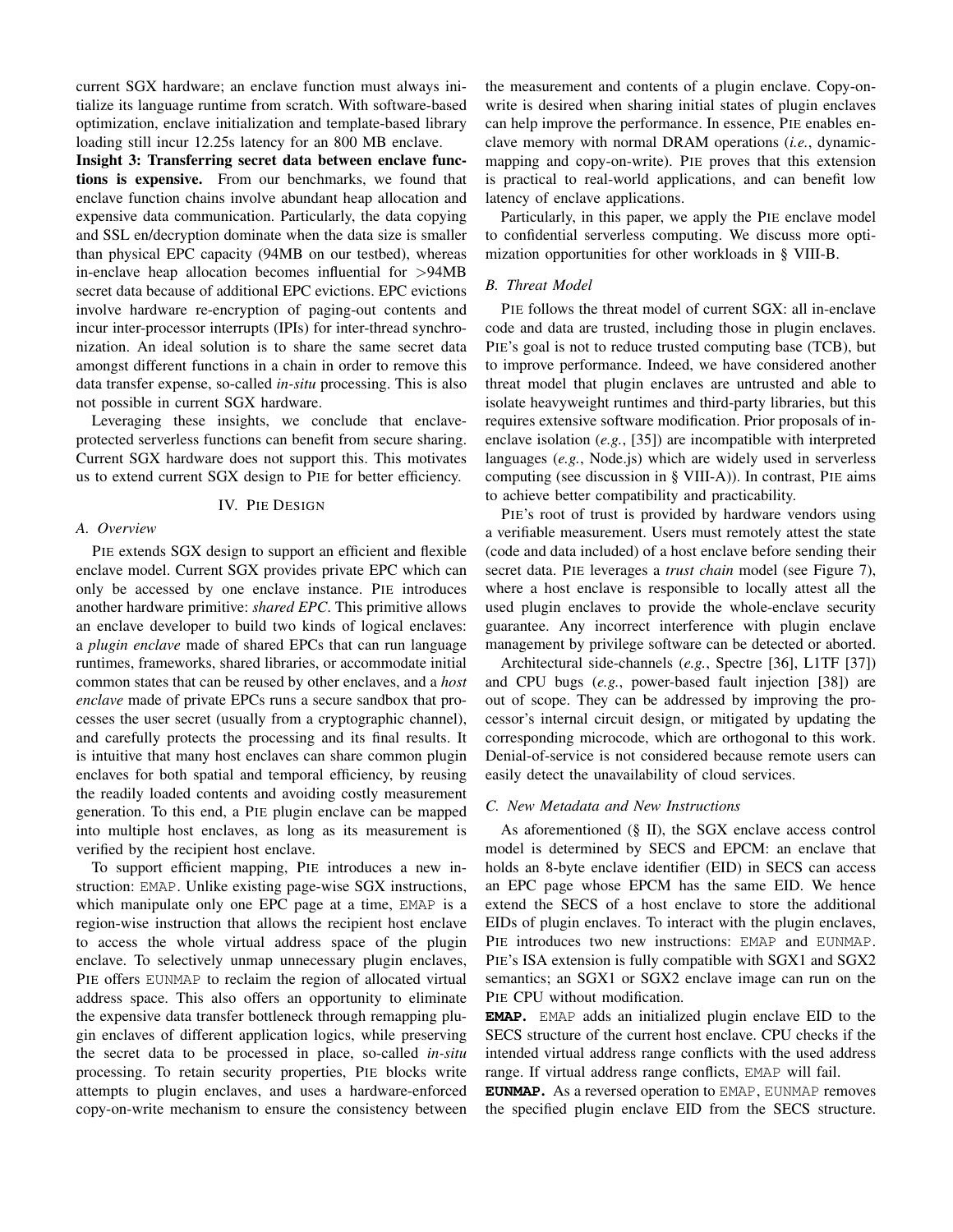TABLE III: PIE's EPC page types. PT SREG is added to support shared EPCs that compose plugin enclaves.

| Page Type                                       | <b>Allocated By</b>                                                             | <b>Contents</b>                                                                                                    |
|-------------------------------------------------|---------------------------------------------------------------------------------|--------------------------------------------------------------------------------------------------------------------|
| PT SECS<br>PT VA<br>PT TRIM<br>PT TCS<br>PT REG | <b>ECREATE</b><br>EPA<br><b>EREMOVE</b><br><b>EADD/EAUG</b><br><b>EADD/EAUG</b> | Enclave Control Structure<br>Version Array<br><b>Trimmed State</b><br>Thread Local Storage<br>Private Regular Page |
| PT SREG                                         | EADD                                                                            | Shared Immutable Page                                                                                              |

After all intended EUNMAPs, the enclave software should invoke EEXIT to flush the stale TLB mappings.

Concurrency Restrictions. As with EADD and EAUG, PIE forbids concurrent execution of EMAP/EUNMAP in case of race condition on updating the same SECS data structure. PIE strictly follows the SGX linearizability model [\[39\]](#page-12-31).

Instruction Privilege Considerations. Intel SGX instructions can be categorized into two groups: supervisor-mode (ENCLS) and user-mode (ENCLU). We choose EMAP/EUNMAP as usermode for the following reasons: (1) Only the host enclave knows which plugin enclave should be mapped after attestation. If we grant this right to the kernel, an untrusted kernel can map a malicious plugin enclave which may dump secret data to the unprotected memory. (2) To guard against kernel's unintended mapping if supervisor-mode EMAP/EUNMAP were allowed, the CPU should introduce two more instructions, *e.g.*, EMAP\_ACK/EUNMAP\_ACK, to verify whether the kernel has performed the correct mapping as expected. More instructions as well as user/kernel interactions may add more complexity to both hardware and software implementations.

Hence, in PIE, EMAP/EUNMAP are designed to be user-mode instructions. An optimization opportunity is that a host enclave can batch all EMAP operations to include all wanted plugin enclaves without exiting the enclave mode, and switches to OS once, and then the OS updates all required page table entries (PTEs) also in a batch to improve efficiency.

# *D. New EPC Page Types*

Shared EPC and Plugin Enclave. Each EPCM entry has an 8-bit PAGE\_TYPE field, so we add a PT\_SREG page type to indicate a shared EPC. CPU automatically masks the write permission bit for shared EPC pages. A shared EPC can be added to form a plugin enclave via EADD. EINIT must be used to complete the creation process because it finalizes the measurement of the plugin enclave. Once being EINIT'ed, a plugin enclave can be mapped to a host enclave via EMAP. SGX2 instructions are prevented from being applied to a plugin enclave, because these instructions will change its contents (EAUG), permissions (EMODPE/EMODPR) and page type (EMODT) after initialization. In a sense, a plugin enclave can be considered as an immutable enclave region. PIE considers this design choice for two security reasons: (1) Both SGX1 and SGX2 do not update the measurement once the enclave is initialized. PIE aims to remain backward compatible with this semantic. It is insecure for a user to attest an enclave using

<span id="page-6-0"></span>

Fig. 6: Lifecycles of plugin enclave and host enclave in PIE.

a stale measurement. (2) Since a plugin enclave might have been mapped to multiple host enclaves, modifying its contents may compromise the security guarantees of host enclaves.

Private EPC and Host Enclave. The property of a private mutable EPC is the same as that of current SGX design. A private EPC only belongs to an enclave instance at any time. A host enclave can be composed of both private EPCs and shared EPCs, the latter of which are from mapped-in plugin enclaves. Any enclave that contains a private EPC is deemed a host enclave and cannot be mapped to other host enclaves.

When a host enclave attempts to write the contents of a shared EPC from its plugin enclave, CPU will trigger a page fault, and require OS to insert a private EPC at the faulting address via SGX2 EAUG. The host enclave then issues SGX2 EACCEPTCOPY to atomically copy the contents and permissions from the shared EPC to the newly EAUG'ed private EPC. Such a hardware-enforced copy-on-write mechanism protects the integrity of shared plugin enclaves.

## *E. Lifecycle*

Plugin Enclave. The creation of a plugin enclave is identical to current enclave creation procedure: the enclave control structure (SECS) is created via ECREATE, and its memory contents are loaded via EADD. Both EADD and EEXTEND measures each shared EPC page, and EINIT finalizes the measurement generation as well as the plugin enclave creation. After performing EINIT, a plugin enclave is ready to be mapped to other host enclaves via EMAP.

A plugin enclave rejects further EAUG operations since this will result in an inconsistency between its contents and its measurement. Likewise, EREMOVE to a plugin enclave is only allowed when no host enclaves are using it (an EUNMAP from host enclaves must be executed). If an EREMOVE is successfully executed on the plugin enclave, CPU then disallows any EMAP to this plugin enclave for the same inconsistent measurement reason.

Host Enclave. Creating a host enclave is also the same as the current enclave. To enable mapping plugin enclaves into its address space, the host enclave must finish its initialization using EINIT, because since EINIT the enclaves can start to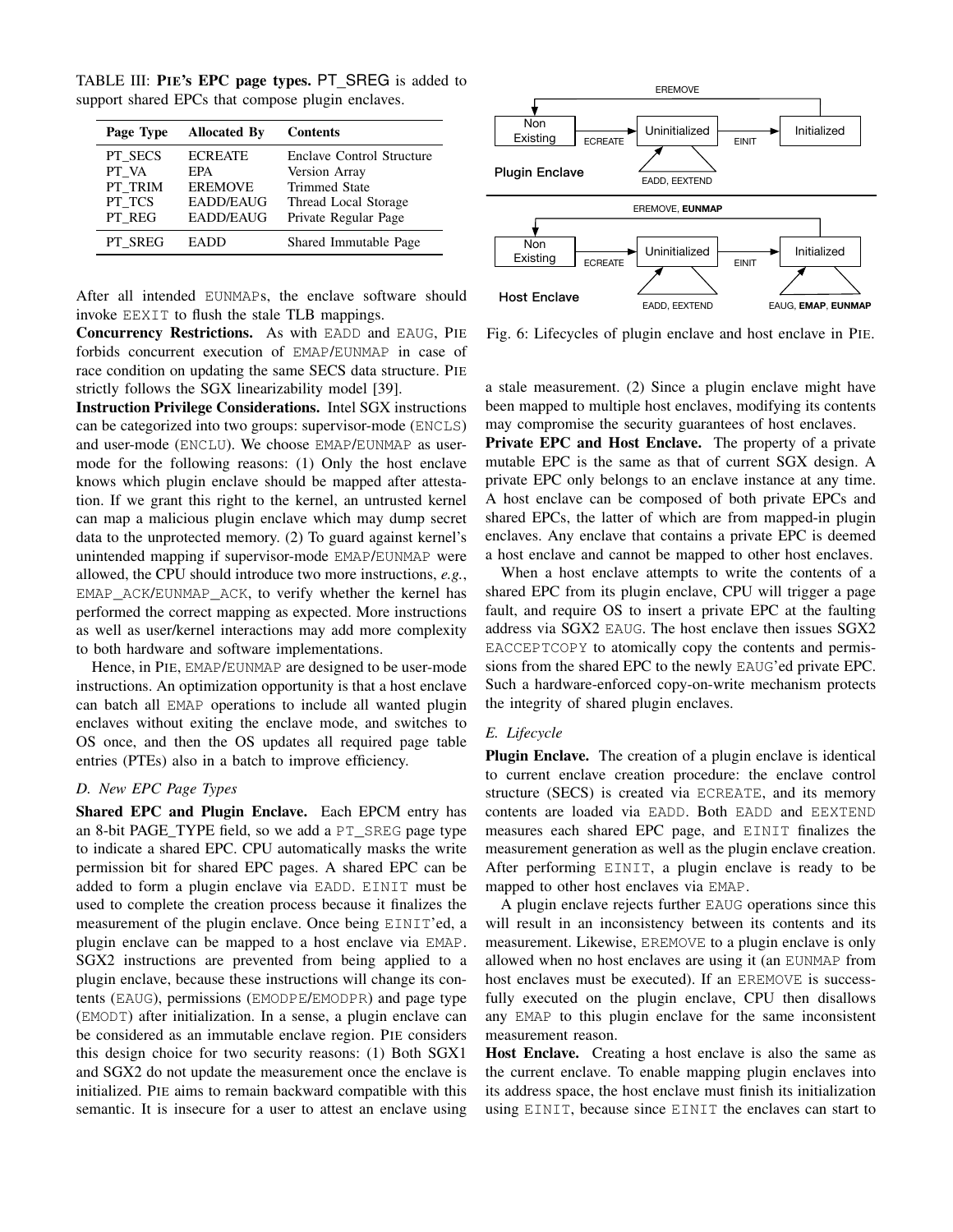<span id="page-7-0"></span>

Fig. 7: PIE provides a long-running local attestation service (LAS) for host enclaves to quickly attest different versions of plugin enclaves. The arrows denote the attestation directions. Multi-version plugin enclaves allows for address space layout randomization and minimizing VA conflicts when EMAP'ing.

attest one another. To reuse a readily initialized plugin enclave, a host enclave uses EMAP to map an immutable enclave region into its private address space, and requires the OS to update the corresponding page table entries (PTEs). EAUG and EMAP can be used commutatively, and CPU will check whether a particular virtual address (VA) has been occupied, therefore rejecting conflicted operations. Likewise, EREMOVE and EUNMAP can be used commutatively to tear down a host enclave. As with current SGX design, all private EPCs must be removed and all plugin enclaves must be unmapped to remove the SECS page of a host enclave eventually.

The lifecycle of PIE enclaves are depicted in [Figure 6.](#page-6-0) Other lifecycles such as thread management, interrupt handling (asynchronous exit), and context switches (ecalls/ocalls) are all identical to current SGX design.

# *F. Hardware/Software Update Summary*

Hardware Modification. PIE's design includes two new instructions (EMAP and EUNMAP), a new page type (PT\_SREG), and extends the SECS field to maintain the mapping relationship. EPC access control validation and page eviction mechanism should be extended to support PIE. The copy-on-write mechanism for shared EPC reuses SGX2 EACCEPTCOPY. PIE does not change memory encryption engine (MEE). Because all EPC pages are encrypted by MEE using a global key, plugin enclaves can be directly accessed by permissible host enclaves.

It is known that the majority of Intel SGX was implemented using CPU microcode [\[40\]](#page-12-32) and SDM describes that the CPU microcode can be updated [\[29\]](#page-12-19). Hence, PIE's extension can be applied using SGX microcode update without modifying Intel CPU hardware logic.

Building a PIE Enclave. PIE is fully compatible with the existing SGX toolchain, where a developer writes Enclave Definition Functions (EDL) to declare o/ecalls, applies the edger8r tool to generate glue code for application/enclave transitions, and finally signs an enclave report within Signature Structure (SIGSTRUCT). PIE has a slight modification to the final step: the developer should enumerate a list of hashes of valid plugin enclaves in a manifest, in order for the host enclave to check against them via local attestation (see below). PIE Remote/Local Attestation. To speed up the remote attestation process between a remote user and a PIE enclave,

<span id="page-7-1"></span>TABLE IV: Emulation cycles of PIE instructions.

| <b>Instruction</b> Cycles |    | <b>Semantics</b>                   |
|---------------------------|----|------------------------------------|
| <b>EMAP</b>               | 9Κ | Add Plugin EID into Host's SECS    |
| <b>EUNMAP</b>             | 9Κ | Remove Plugin EID from Host's SECS |

we use a long-running host enclave that provisions efficient local attestation service (LAS) for PIE. Specifically, the LAS enclave maintains the source code and the enclave image correspondence, which allows a host enclave to quickly identify different versions of needed plugin enclaves. As a result, users only need one remote attestation (RA) instead of multiple RAs, and the remainder consists of multiple local attestations (LA), which is extremely efficient (merely 0.8ms on our testbed). Multi-version enables PIE address layout re-randomization (see [§ VII\)](#page-10-1) and can minimize VA conflicts of plugin enclaves.

#### V. EVALUATION METHODOLOGY

According to our microbenchmark [\(§ III\)](#page-1-2), we found that code-intensive applications do not benefit from SGX2's new feature (*i.e.*, EAUG-based dynamic loading). Since released SGX1-capable Intel machines have higher frequencies, we evaluate PIE using a cloud bare-metal server with 8-core Intel Xeon E3-1270 CPU at 3.80GHz and 64GB DDR4 running CentOS 7.6 with kernel 4.1.0. This is reasonable because cloud server are normally equipped with high-end processors.

Instruction Emulation. We extend our LibOS to emulate PIE's new instructions for plugin enclave (un)mappings. As PIE does use SGX2 instructions (*e.g.*, EACCEPTCOPY), we use the measured cycles from SGX2 machines and add this latency to PIE-based copy-on-write mechanism. Because EMAP/EUNMAP only updates the SECS metadata, we use the latency of SGX2 EMODPE instruction, which is the only user-level instruction that also updates the metadata (EPCM). [Table IV](#page-7-1) presents the emulated latency of PIE.

Performance Model. We use the POSIX multi-threading model inside one real SGX enclave to emulate multiple host enclaves sharing plugin enclaves. To emulate EMAP process, we use the *ioctl()* system call to instruct the modified SGX driver to map a memory region into the enclave address space by updating the corresponding page table entries. To emulate the copy-on-write (COW) mechanism, we set the permissions of the shared pages to be read-only; when the host enclave writes a shared page for the first time, the driver will add the COW latency measured from kernel-space EAUG to in-enclave EACCEPTCOPY (74K cycles in total). To emulate EUNMAP process, the host enclave needs to explicitly zero private pages caused by the runtime COW. We add the latency measured from EREMOVE (4.5K cycles) for each page zeroing.

PIE's access control model for plugin and host enclaves (see [§ IV-C\)](#page-5-0) requires additional EID checks on each TLB miss. We use Linux Perf Tool based on Intel Performance Monitoring Unit (PMU) to collect the end-to-end TLB miss occurrences (both dTLB and iTLB misses included), and add the EID validation overhead (4∼8 cycles per TLB miss) accordingly.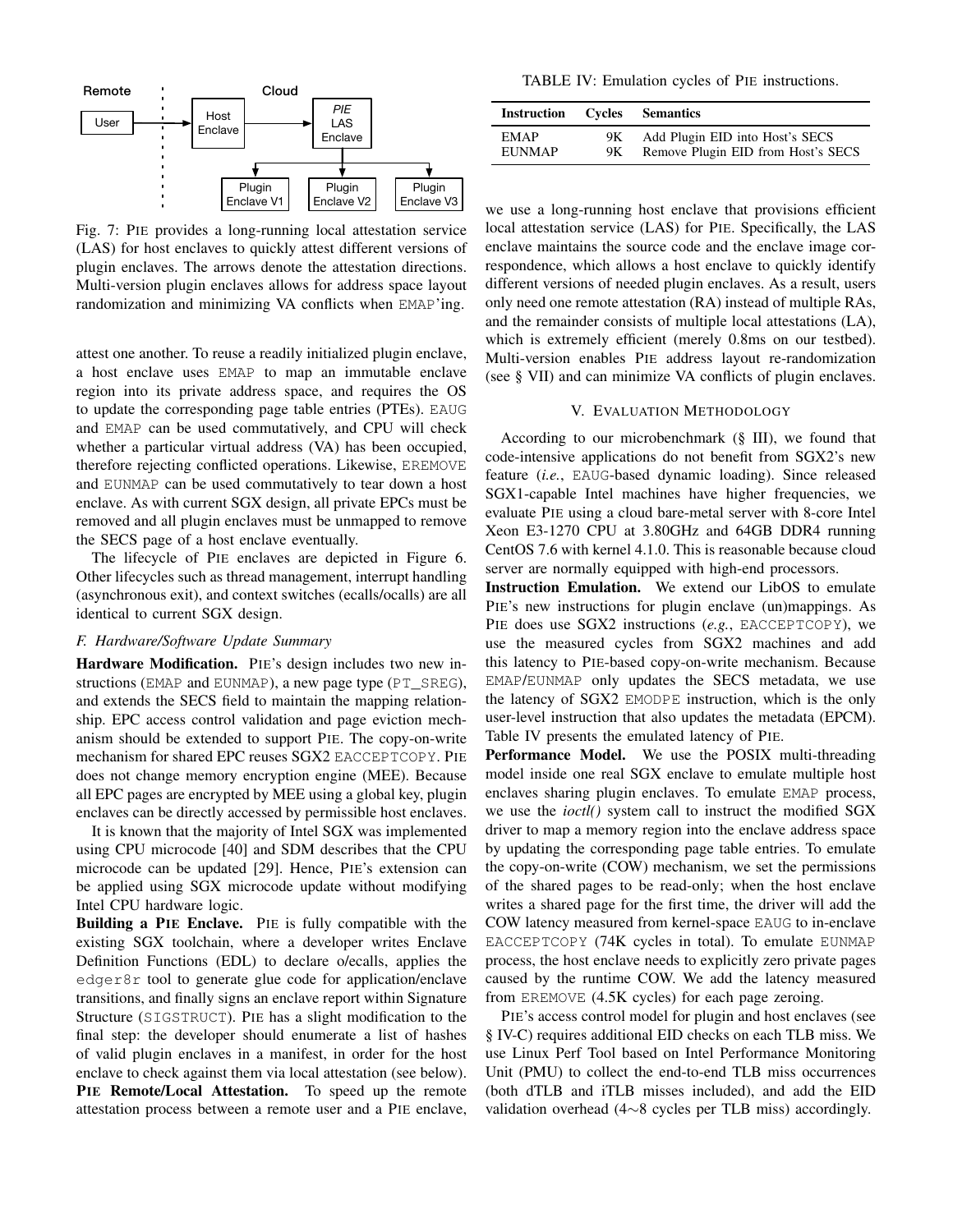Host/Plugin Partitioning. In principle, all the data and code deemed non-secret can be mapped to plugin enclaves. Our evaluation places runtimes (*e.g.*, Python and Node.js), official packages (*e.g.*, Tensorflow and OpenSSL), public ML datasets (*e.g.*, nltk\_data [\[41\]](#page-12-33)) and open-source serverless functions into plugin enclaves, and private user data (*i.e.*, secrets) into host enclaves. Because the real-world serverless applications we benchmarked (see [Table I\)](#page-2-0) did not use private shared objects, we mapped all used libraries into shareable plugin enclaves.

## VI. EVALUATION

This section evaluates the performance improvement of applying PIE to the serverless workloads we studied in [§ III.](#page-1-2) We compare three scenarios:

- 1) SGX-based cold start: a software-optimized environment (using software-based measurement and templatebased techniques proposed in [§ III-B\)](#page-4-1) where each enclave is created on demand upon a new request.
- 2) SGX-based warm start: a "smart" environment which speculatively pre-warms a number of enclaves ready to serve concurrent requests within a capacity (30 instances on our testbed); a software reset must be performed between invocations for privacy reason.
- 3) PIE-based cold start: a PIE-optimized environment (as demonstrated in [Figure 8a](#page-8-0) and [Figure 8b\)](#page-8-0) where a number of plugin enclaves are created in advance, but host enclaves for serverless functions are created on demand which is similar to 1).

We evaluate these scenarios in terms of function startup [\(§ VI-A\)](#page-8-1), autoscaling [\(§ VI-B\)](#page-8-2) and function chaining [\(§ VI-C\)](#page-8-3). We also compare EPC eviction counts because PIE's secure sharing design reduces EPC duplication [\(§ VI-D\)](#page-9-0).

#### <span id="page-8-1"></span>*A. Single Function Statup Improvement*

As depicted in [Figure 9a,](#page-9-1) SGX-based warm start achieves the shortest end-to-end latency as it preserves multiple enclave instances ready to use ahead of time. Utilizing PIE-based cold start for on-demand startup (which respects the spirit of serverless computing) incurs no more than 200ms on average to the response latency, but saves 28GB memory than SGXbased warm start. The only exception is the face-detector application, which requires around 122MB EPC heap for each request and incurs 618ms latency. The copy-on-write pages introduce about 0.7-32.3ms runtime overhead.

In terms of startup latency (excluding the execution time), PIE-based cold start is  $3.2 \times$  to  $319.2 \times$  faster than SGX-based cold start, as PIE avoids code page initialization and attestation measurement generation. For end-to-end latency, PIE-based cold start is  $3.0 \times$  to  $196.0 \times$  faster than SGX-based cold start, while it only preserves around 2GB memory, compared with 60GB memory of SGX-based warm start.

#### <span id="page-8-2"></span>*B. Autoscaling Improvement*

As discussed in [§ III,](#page-1-2) current SGX design cannot well support enclave autoscaling, because concurrent enclave startup incurs significant EPC contention. As shown in [Figure 9c,](#page-9-1)

<span id="page-8-0"></span>

(a) Using **EMAP** to reuse the common states when serving autoscaling. To create a new function instance, the cloud platform creates a new host enclave to contain the secret data, and EMAPs the common states such as the language runtime and serverless function.



(b) Using PIE instructions to remap functions to achieve *in-situ* processing in a chain. In phase I, any writes to shared EPC will trigger copy-on-write and insert a private EPC. To remap another function, the host enclave should EUNMAP the old function and its runtime, and EREMOVE private EPC pages (otherwise the virtual address range might conflict), as shown in phase II. In phase III, the host enclave EMAPs a new function to proceed with the service.

Fig. 8: PIE-based serverless optimizations. The gray box represents the private EPC region of a host enclave, and the white box represents a plugin enclave.

the throughput of SGX-based cold start is less than 0.22 requests/second, and its latency is more than 71s on average, which is impractical at all. PIE-based cold start achieves 94.75% to 99.5% reduction in latency, and  $19.4\times$  to  $179.2\times$ increase in throughput. However, the absolute throughput of PIE-based cold start is relatively low because concurrent host enclave creations still lead to relatively high EPC contention. For heap-intensive enclave functions, we suggest the serverless platform to leverage PIE-based warm start, which pre-warms a number of host enclaves ready to serve. PIE-based warm start saves more memory resources than SGX-based warm start. As shown in [Figure 9b,](#page-9-1) PIE-based serverless allows much higher enclave function density  $(4-22\times$  than current SGX). It is the platform's choice to trade off between resource usage and quality-of-service (service latency and throughput).

#### <span id="page-8-3"></span>*C. Function Chaining Improvement*

We use an image resizing function and a real-world personal photo (10MB) as the secret data to test the data transfer cost while increasing the length of the enclave function chain. [Figure 9d](#page-9-1) shows the data transfer cost between functions.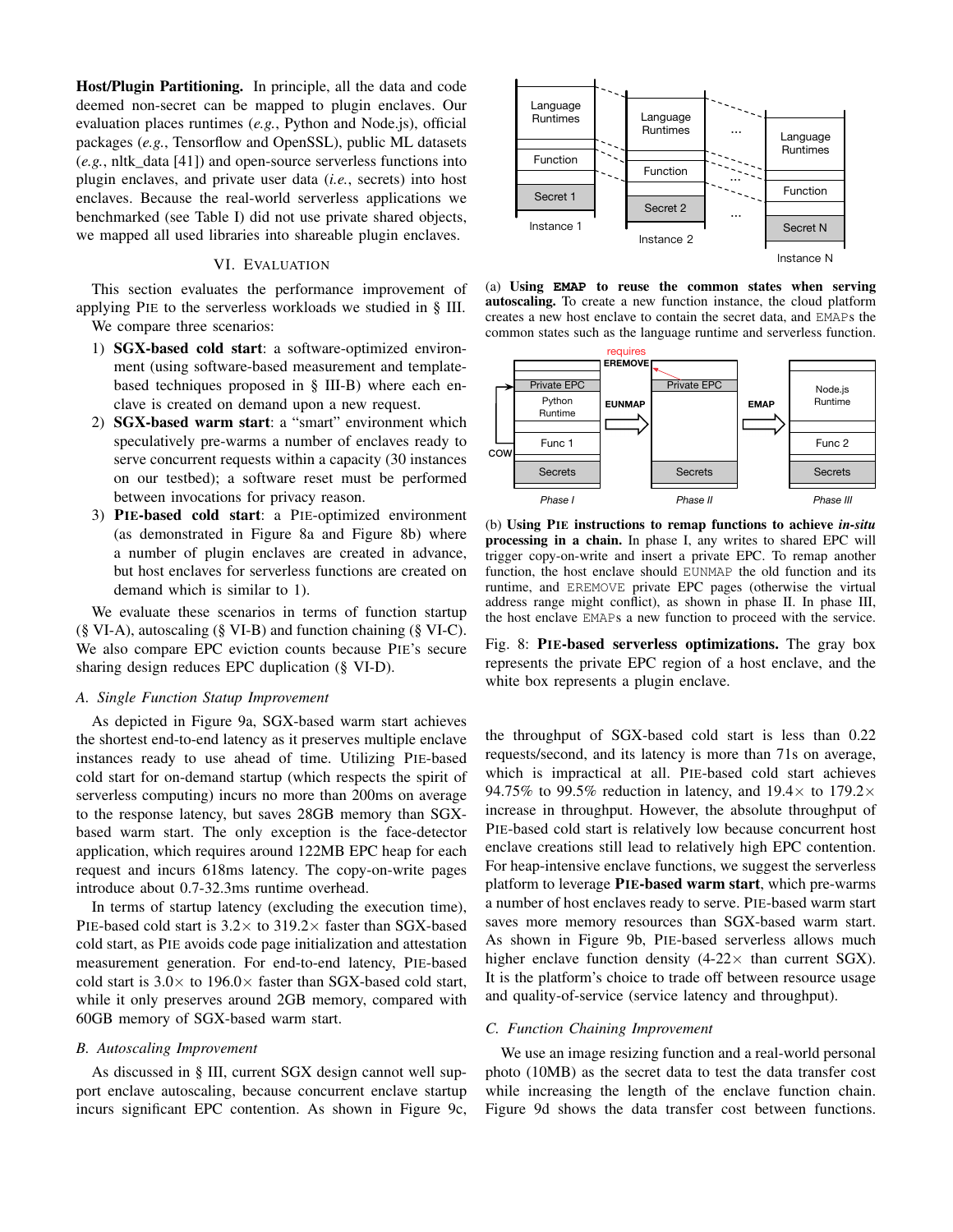<span id="page-9-1"></span>

Fig. 9: Performance comparison amongst SGX-based cold-start, SGX-based warm-start and PIE-based cold-start serverless.

Both SGX-based cold start and SGX-based warm start need to copy secret data across enclave boundaries. SGX-based warm start saves the cost of enclave heap allocation thanks to pre-allocation, and is  $2.1 \times$  faster than SGX-based cold start. PIE-based cold start outperforms the other two (16.6-20.7× over SGX-based cold start and 7.8-12.3× over SGX-based warm start) because its remapping-based *in-situ* processing avoids redundant copy/(un)marshalling and removes additional en/decryption overhead. More importantly, it saves expensive EADD-based or EAUG-based heap allocation for functions that processes the same copy of data in succession. Since all the functions are written in Python, PIE only needs to EUNMAP function logic and the corresponding package plugin enclaves. Note that PIE-based remapping is more suitable for datatransfer-intensive workloads. For small message passing (*e.g.*, ∼100KB), *in-situ* processing may not be effective.

# <span id="page-9-0"></span>*D. EPC Eviction Reduction*

Current SGX is known to suffer from the EPC eviction process which significantly slows down enclave performance [\[24\]](#page-12-12), [\[32\]](#page-12-23). Since PIE's EMAP instruction reuses content-ready EPC pages, it avoids the host enclaves to occupy more EPC pages (either via SGX1 EADD or SGX2 EAUG) from the physical EPC pool. Allocating a number of available EPC pages is likely to trigger an EPC eviction process.

[Table V](#page-9-2) shows that both SGX-based warm start and PIEbased cold start reduces 88.9-99.8% of EPC evictions compared with SGX-based cold start. In the case of face-detector, SGX-based warm start and PIE-based cold start incur relatively higher evictions, attributed to the software reset or heap allocation activities. Because of the limited size of the physical EPC pool, intensive use of EPCs may incur very high overhead. It turns out that PIE design effectively mitigates this.

<span id="page-9-2"></span>TABLE V: Counting EPC evictions during autoscaling.

| <b>Application</b> | <b>SGX-based</b><br><b>Cold Start</b> | <b>SGX-based</b><br>Warm Start | <b>PIE-based</b><br><b>Cold Start</b> |
|--------------------|---------------------------------------|--------------------------------|---------------------------------------|
| auth               | 43.5M                                 | 78.0K (-99.8%)                 | 98.6K (-99.8%)                        |
| enc-file           | 42.9M                                 | 78.0K (-99.8%)                 | 98.6K (-99.8%)                        |
| face-detector      | 47.8M                                 | $5.0M$ (-89.5%)                | 5.3M $(-88.9%)$                       |
| sentiment          | 107.2M                                | 468K (-99.6%)                  | 468K (-99.6%)                         |
| chathot            | 166.9M                                | $1.2M$ (-99.3%)                | $1.7M$ (-99.0%)                       |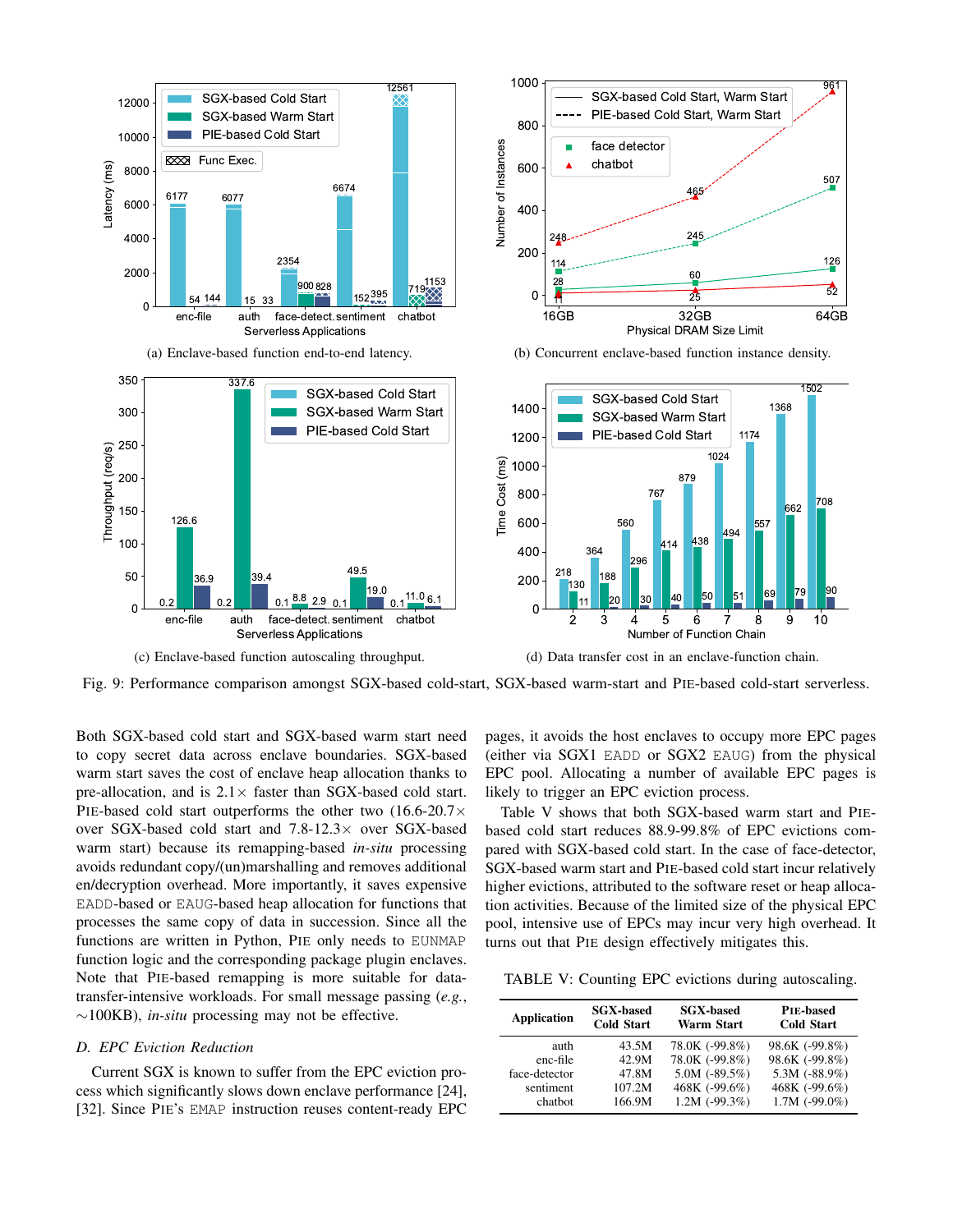## VII. SECURITY ANALYSIS

<span id="page-10-1"></span>This section assesses the security implications of PIE, concerning its architectural extension for enclave sharing and mapping semantics.

Sharing Plugin Enclaves: PIE's plugin enclaves contain non-sensitive environments such as language runtimes and frameworks, and therefore are safe to be shared amongst different functions. The CPU guarantees the correctness of these shared states, proves their identities via CPU-generated measurements, and allows them to be attested anytime when they are mapped into the host enclaves.

Attacking Plugin Enclaves' Measurement: A plugin enclave must finalize its measurement to be shared via EMAP. Once being initialized, both measurement and content of a plugin enclave are locked down. CPU disallows SGX2 instructions such as EAUG to change its content. Any writes from host enclaves will trigger hardware-enforced copy-on-write that updates private EPCs of the host enclave. Moreover, EPC pages reclaim such as EREMOVE on a plugin enclave always terminates the possibility of further sharing. This strict model establishes the trustworthiness of using a plugin enclave.

Stale Mapping After **EUNMAP**: A host enclave is still able to access an EUNMAP'ed plugin enclave if its TLB has not been flushed. For a multi-threaded host enclave, it can either use an in-enclave flag to make sure all threads have reached a quiescent point before EUNMAP'ing a particular plugin [\[42\]](#page-12-34), or define EUNMAP to automatically trigger an enclave exit on all CPU cores. To optimize the latter, we may use a cachecoherence-alike mechanism to only shoot down TLBs of the related CPU cores of the same host enclave EID.

Malicious Mapping From OS: Even if the OS configures wrong page tables for a host enclave, an enclave cannot access the shared EPCs that are not explicitly EMAP'ed. Private EPCs are already forbidden to be shared in current SGX hardware. Malicious Plugin Enclaves: As PIE's threat model assumes all in-enclave code is trusted, a PIE developer should only include the hashes of trusted plugin images in the manifest of a host enclave. A host enclave must verify their measurements before EMAPing plugin enclaves, hence excluding malicious plugin enclaves during runtime.

Address Space Layout Randomization (ASLR): Because PIE's design allows multiple host enclaves to reuse the same plugin enclave, a nefarious attacker may combine brute force and memory disclosure to bypass ASLR within enclaves. In fact, supporting ASLR is challenging for systems that apply memory sharing for better performance. A practical mitigation approach is batching: *e.g.*, applying ASLR for every 1,000 enclave creations, instead of every enclave. This approach is effective since real attacks usually require thousands of testand-trials with the same memory layout [\[43\]](#page-12-35). Techniques like runtime ASLR [\[44\]](#page-12-36) can also be applied to further raise the bar of successful attacks, which are orthogonal to our work. This randomization frequency should be adjustable for PIE developers to make the security-performance tradeoff.

Side-channel Analysis: In contrast to SGX share-nothing model, PIE brings a page-sharing side-channel to its neighbors.

Consider two enclaves using the same library. In SGX, each enclave has its own copy of the library; in PIE, two host enclaves share one library plugin enclave with copy-on-write. As a result, the host enclave can learn: (1) how the library memory pages are mapped, and (2) whether a library page of the other host enclave is in memory or not (through a timing channel). A malicious OS can also see both information. Prior mitigations against the malicious OS [\[45\]](#page-12-37), [\[46\]](#page-12-38) can thwart attacks from both OS and neighboring host enclaves.

## VIII. DISCUSSION

#### <span id="page-10-0"></span>*A. Compared with other solutions*

Microkernel-like Sharing. Conclave [\[47\]](#page-12-39) proposes using multiple server enclaves to be shared between application enclaves. However, the low-latency property required by serverless computing is hard to achieve due to the unshared nature of multiple enclave address spaces. Secret data must be reencrypted across enclave boundaries using an SSL-like secure channel, which inevitably incurs high overhead, especially for data-intensive workloads (as evaluated in [Figure 3c\)](#page-3-0). Even worse, this solution cannot deal with a heavyweight language runtime (LR) shared across many function enclaves, where each function enclave has to contain an independent LR.

Unikernel-like Sharing. Occlum [\[34\]](#page-12-26) allows efficient multitasking within a single enclave address space, by sharing a library OS between many software-based isolated tasks. Occlum enables fast *spawn()* system call, which is suitable for serverless autoscaling. We deem Occlum as a software alternative to PIE. The major difference is that Occlum's inenclave isolation is guaranteed by software, which requires comprehensive code instrumentation and complicated integrity checks (*e.g.*, control-flow integrity), while PIE only puts trust in hardware to isolate different host enclaves. It is rather hard to prove Occlum's software-based isolation is adequate given prevailing software memory bugs [\[48\]](#page-12-40).

Nested-library Sharing. Nested Enclave [\[35\]](#page-12-27) introduces hardware-based hierarchical isolation within an enclave. Nested Enclave places shared libraries in a shareable outer enclave, while running each user logic in an independent inner enclave. While being shared, the outer cannot access the inner. Both PIE and Nested Enclave can benefit serverless autoscaling with rapid instantiation. PIE differs from Nested Enclave in that PIE provides N:M mappings between host and plugin enclaves, whereas Nested Enclave only supports N:1 mapping between inner and outer enclave. Nested Enclave may not be a good fit for serverless computing in the following aspects: (1) It is impossible to share interpreted LR (*e.g.*, Node.js, Python) in the outer enclave, because these runtimes must access user scripts in the inner enclaves. (2) Nested Enclave replaces library calls with enclave calls, which requires code modification and incurs runtime context-switch overhead (6K∼15K cycles). By contrast, PIE allows a host enclave to invoke a plugin enclave via fast function calls (5∼8 cycles). Nevertheless, Nested Enclave's asymmetric access model isolates library bugs from user logics, whereas PIE remains the same monolithic model as the current SGX design.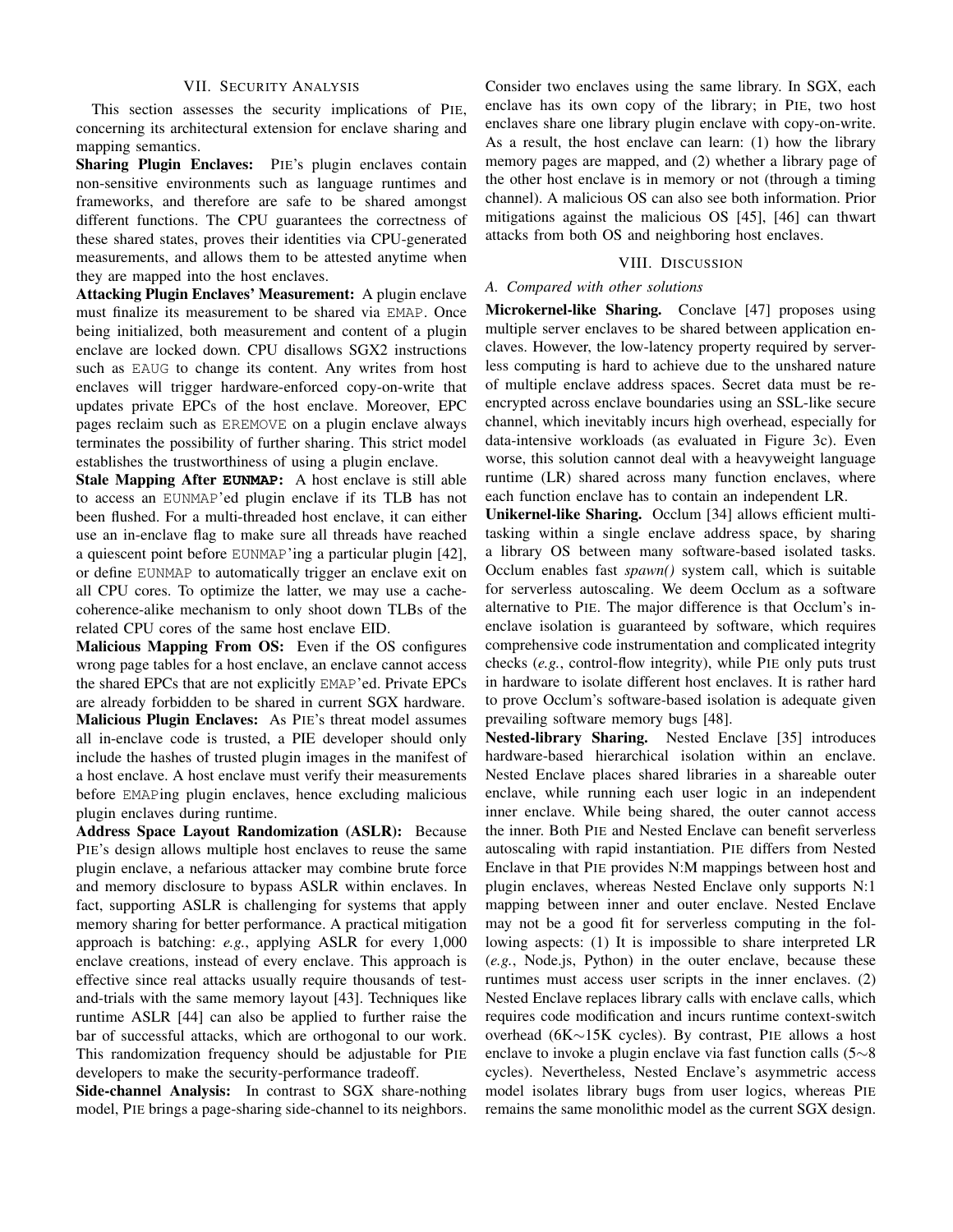

Fig. 10: Comparison between PIE and other options. The darker border represents hardware-based enclave isolation.

#### <span id="page-11-5"></span>*B. Optimizing other workloads*

PIE can be used to optimize more enclave applications other than serverless workloads. For enclave programs written in high-level languages [\[49\]](#page-12-41), PIE reduces both the creation time and memory footprints when the user launches multiple program instances. Moreover, PIE enables lightweight POSIX *fork()* system call via its copy-on-write mechanism, whereas in current SGX design, the enclave *fork()* has to copy the whole in-enclave content [\[21\]](#page-12-10). Another opportunity is that PIE can boost privacy-preserving AI training because these workloads require massive data communication between each executors [\[9\]](#page-12-15). The secret data transfer between enclave executors can benefit from PIE's remapping technique.

# IX. RELATED WORK

SGX Enclave Optimization and Enhancement. A line of previous work has focused on optimizing SGX performance. VAULT [\[32\]](#page-12-23) introduces a variable arity tree to protect 16 GB physical memory. InvisiPage [\[50\]](#page-12-42) proposes using page-level protection instead of cache-block level to expand EPC size. Eleos [\[24\]](#page-12-12) provides software-based MEE, while CoSMIX [\[51\]](#page-12-43) leverages compiler-based MEE. All these efforts aim to reduce EPC eviction overhead. Asynchronous message queues are proposed in HotCalls [\[23\]](#page-12-22) and SCONE [\[22\]](#page-12-11) to avoid e/ocall context switches. All the above optimizations are orthogonal to PIE, and can be combined with PIE to make enclave applications more efficient and practical. Nested Enclave [\[35\]](#page-12-27) proposes a single outer enclave to be shared by multiple inner enclaves, while PIE allows more enclaves to be shared and enables cheap function calls. A more comprehensive comparison is explained in [§ VIII-A.](#page-10-0)

Enclave-based Serverless Frameworks. Recently, some system work has utilized trusted hardware to protect serverless applications. Se-Lambda [\[18\]](#page-12-8) leverages a WebAssembly sandboxed environment as a two-way function for serverless functions. S-FaaS [\[19\]](#page-12-44) combines hardware transaction (namely Intel TSX) and SGX for trusted serverless resource account. T-FaaS [\[20\]](#page-12-9) ports JavaScript engines into SGX to build a secure serverless platform. Clemmys [\[10\]](#page-12-0) batches SGX2 EAUG operations for fast creation of a large-heap serverless enclave. Clemmys' technique cannot optimize the latency introduced by large-code enclave initialization and measurement, which PIE solves by securely reusing immutable plugin enclaves.

Serverless Startup Latency Optimization. There is increasing attention paid to the latency issue of serverless computing in research academia. Shahrad et al. [\[52\]](#page-12-45) investigate architectural implications of serverless applications on modern processors. Liang Wang et al. [\[53\]](#page-12-46) measure the cold-start latency on commercial serverless platforms. To reduce the function startup cost, SAND [\[5\]](#page-11-4) exploits fine-grained sandboxing and a high-locality message bus, while SOCK [\[6\]](#page-11-6) suggests using lean containers. Catalyzer [\[7\]](#page-12-14) achieves sub-millisecond functions startup with copy-on-write and in-memory snapshot sharing. FAASM [\[9\]](#page-12-15) leverages shared memory to avoid expensive data movement between functions. With PIE extension, the optimization techniques of Catalyzer and FAASM can be directly and securely applied to enclave-protected functions.

# X. CONCLUSION

Intel SGX is designed for confidential cloud computing. Our benchmarks show that existing enclave hardware cannot retain low latency when serving serverless workloads. PIE extends Intel SGX with shareable plugin enclaves to reuse non-secret heavyweight state, and removes the data transfer bottleneck by remapping enclave functions. Benefited from PIE, enclave functions can reduce 94.74-99.57% startup latency,  $19-179 \times$ speedup in autoscaling throughput,  $16.6-20.7\times$  improvement in secret data transfer, and achieve  $4-22 \times$  function density.

#### ACKNOWLEDGMENTS

We sincerely thank the anonymous reviewers and our shepherd for their valuable feedback and constructive comments. This work is supported in part by Key-Area Research and Development Program of Guangdong Province (NO.2020B010164003), China National Natural Science Foundation (No. 61972244, U19A2060, 61925206, 61732010). Yubin Xia is the corresponding author.

#### **REFERENCES**

- 
- <span id="page-11-1"></span><span id="page-11-0"></span>[1] "AWS Lambda." [https://aws.amazon.com/lambda/.](https://aws.amazon.com/lambda/)<br>[2] "Azure Functions." https://azure.microsof [2] "Azure Functions." [https://azure.microsoft.com/en-us/services/](https://azure.microsoft.com/en-us/services/functions/) [functions/.](https://azure.microsoft.com/en-us/services/functions/)
- <span id="page-11-2"></span>[3] "Google Cloud Functions." [https://cloud.google.com/functions/.](https://cloud.google.com/functions/)
- <span id="page-11-3"></span>[4] M. Shahrad, R. Fonseca, I. Goiri, G. Chaudhry, P. Batum, J. Cooke, E. Laureano, C. Tresness, M. Russinovich, and R. Bianchini, "Serverless in the Wild: Characterizing and Optimizing the Serverless Workload at a Large Cloud Provider," in *Proc. of the USENIX Annual Technical Conference (ATC)*, 2020.
- <span id="page-11-4"></span>[5] I. E. Akkus, R. Chen, I. Rimac, M. Stein, K. Satzke, A. Beck, P. Aditya, and V. Hilt, "SAND: Towards High-Performance Serverless Computing," in *Proc. of the USENIX Annual Technical Conference (ATC)*, 2018.
- <span id="page-11-6"></span>[6] E. Oakes, L. Yang, D. Zhou, K. Houck, T. Harter, A. C. Arpaci-Dusseau, and R. H. Arpaci-Dusseau, "SOCK: Rapid Task Provisioning with Serverless-Optimized Containers," in *Proc. of the USENIX Annual Technical Conference (ATC)*, 2018.